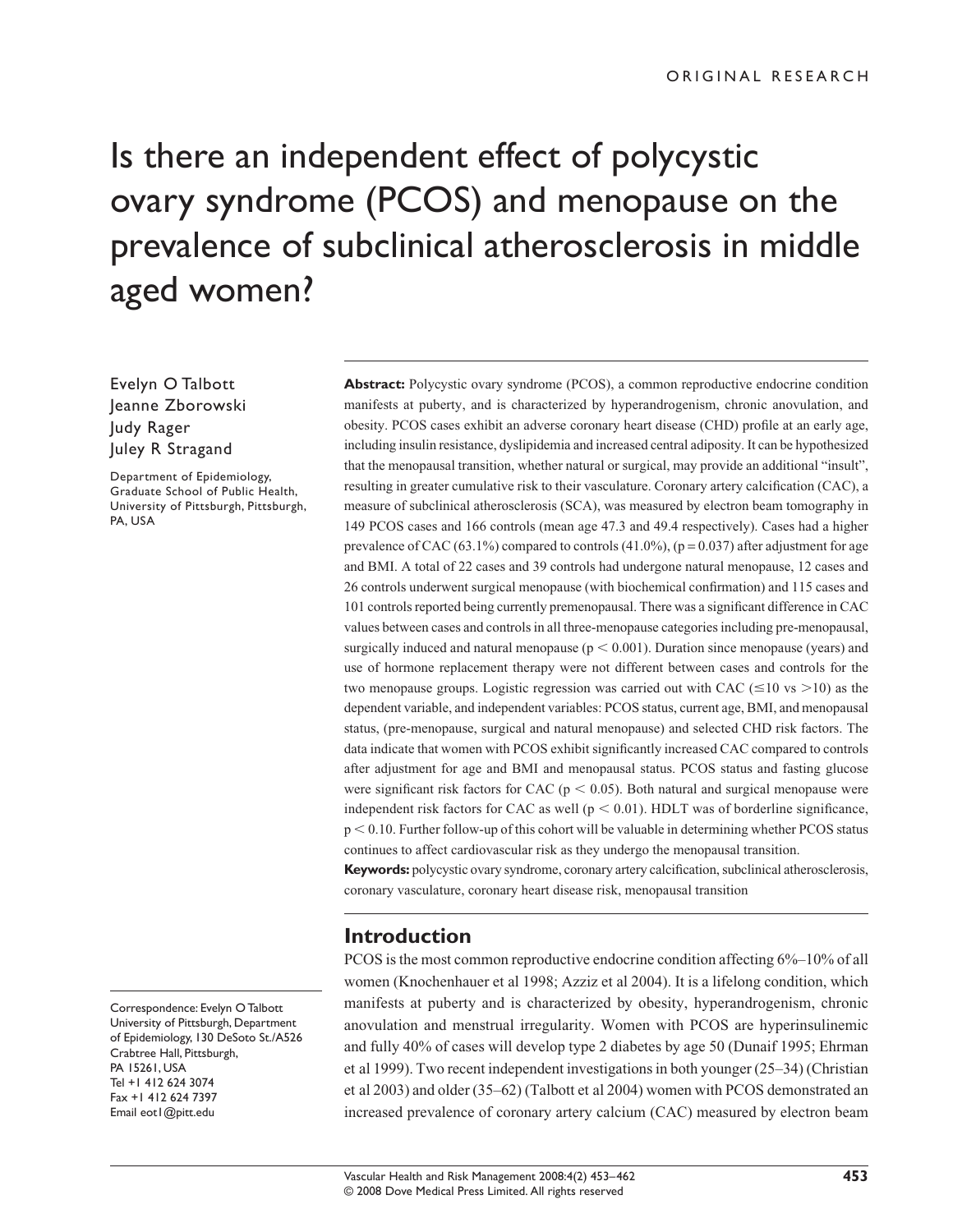tomography. These increases were found to be independent of age and body mass index. These findings reflect structural changes in the coronary vasculature. However other researchers (Lakhani et al 2004; Orio et al 2004; Vural et al 2004; Meyer et al 2005) have also noted significant functional changes in young PCOS cases compared to controls reflected in reduced endothelial function and pulse wave velocity. The results of these studies may reflect an early metabolic process, or "insult" beginning much earlier than in normal menstruating women.

There is a well-documented loss of the coronary protection noted in numerous studies of middle-aged women as they enter the menopausal transition (Sutton-Tyrrell et al 1998; Matthews et al 1989). At issue is whether this further insult promulgated on PCOS women results in a cumulative or additive effect on the prevalence of subclinical atherosclerosis. This may be reflected in increased central adiposity, increases in LDL, reduced HDLt and increased prevalence of hypertension. No study to date has considered the effect of menopause on women with PCOS.

Within the backdrop of this recent information on lifelong metabolic problems of younger PCOS women as they approach middle age, it can be hypothesized that as PCOS cases reach the menopausal transition, a second metabolic "insult" may be associated with a greater cumulative risk to their vasculature and increased subclinical atherosclerosis (SCA). Given the increase in CAC noted in these two smaller independent studies, the present study will consider the prevalence of CAC using EBT in a large group of well-characterized women with PCOS 35–60 years of age  $(N = 149)$  and normal controls  $(N = 166)$ .

We hypothesize that women with PCOS cases compared to controls will (1) exhibit a greater increased prevalence of CAC independent of age and BMI, and further (2) that the menopausal transition will be associated with an increased prevalence of CAC in PCOS cases compared to controls. PCOS is a common condition and one that can potentially account for a significant amount of premature coronary heart disease in middle-aged women.

## **Methods** Study population

Details on the identification and recruitment of the original Pittsburgh PCOS cohort have been reported elsewhere (Talbott et al 1995). Briefly, women with PCOS were identified largely from two sources of records: (1) the practice records of physicians in the 1970–1993, and (2) through recruitment efforts aimed at private practices and the local chapter of the PCOSA support group with physician confirmation. A clinical diagnosis of PCOS was established at baseline if there was (1) a history of chronic anovulation in association with either (2) evidence of clinical (hirsutism) or biochemical (total testosterone level greater than 2.0 nmol/L) hyperandrogenism, or (3) a luteinizing hormone: follicle stimulating hormone ratio (LH:FSH) greater than 2.0. Originally, age-  $(\pm 5 \text{ years})$  and race-matched neighborhood control subjects were selected by using a combination of voter's registration tapes from the Greater Pittsburgh area and Cole's Cross Reference Directory of Households (Cole's Cross Reference Directory 1993). The control population has continued to be of similar age and socioeconomic and ethnic status. In the present study, women with PCOS and controls who were 35–60 years of age were eligible for recruitment and invited to undergo non-invasive EBT of the coronary arteries (2003–2004). Also, any subject reporting a history of Type 1 (insulin-dependent) diabetes was excluded. A total of 149 cases and 166 controls were included in the baseline EBT and screening.

## Risk factor assessment

Detailed data collection and laboratory methodologies have been published previously (Talbott et al 1995). Briefly, height was measured to the nearest half inch on a wall mounted Harpenden stadiometer; weight was measured to the nearest half pound. BMI, a measure of relative obesity, was calculated as a mathematical function of weight and height (kg/m<sup>2</sup>). Waist and hip circumferences (in cm) were measured in duplicate with an inelastic tape at the level of the umbilicus and greater trochanter, respectively; the average value was recorded. The waist: hip ratio was calculated as the waist circumference divided by the hip circumference. Blood pressure was assessed in duplicate after a 30-minute caffeine restriction and 5-minute rest using a random-zero sphygmomanometer. A questionnaire was administered that included the evaluation of medical, surgical, menstrual and reproductive histories, current medication use, lifestyle factors, and family history of PCOS.

A 12-hour fasting blood sample was obtained for lipid and hormone assays. Serum concentrations of total cholesterol, HDLT, HDL<sub>2</sub>, and triglycerides were measured in the Heinz Lipid Laboratory at the University of Pittsburgh. Total cholesterol was determined by the enzymatic method of Allain et al (1974). HDLT was determined by the method above after selective precipitation by heparin/manganese and the removal by centrifugation of VLDL and LDLT. LDLc was calculated using the Friedewald formula (Friedewald et al 1972). Triglycerides were determined using the enzymatic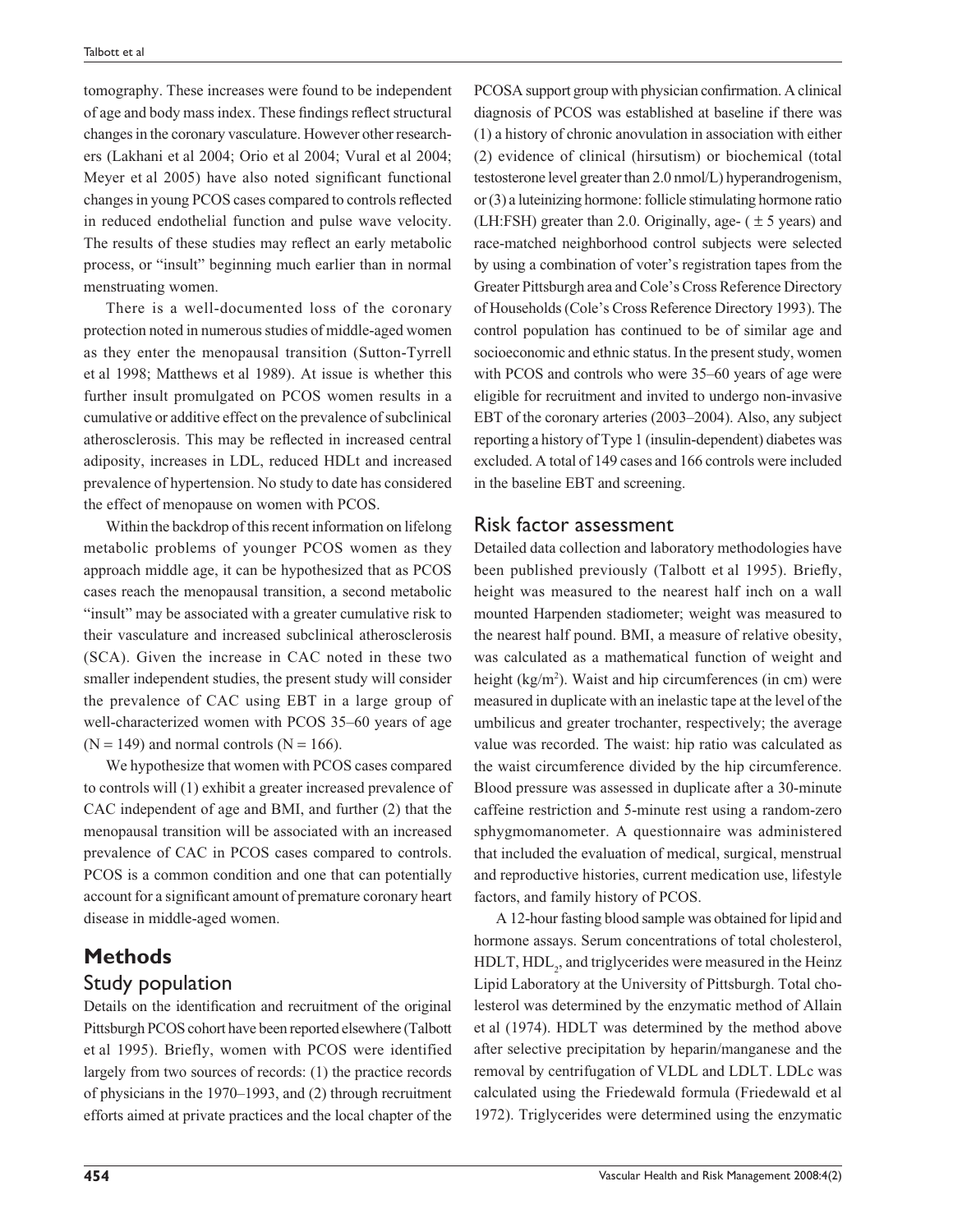procedure of Bucolo and David (1973). Plasma glucose was analyzed by using enzymatic assay (Yellow Springs Glucose Analyzer, Yellow Springs Instruments) and plasma insulin by radioimmunoassay. Type 2 diabetes history was obtained and was defined as either a doctor diagnosis of Type 2 diabetes or a fasting blood glucose of  $>125$  mg/dl. History of use of cholesterol lowering medications and blood pressure medication was also obtained.

Natural menopausal status was defined as not having a period for 12 months or more when there was no medical cause other than menopause with or without hormone replacement therapy. Those who reported a hysterectomy with bilateral salpingo oophorectomy (BSO) were classified as surgical menopausal. Women, who reported removal of the uterus with one or two ovaries intact were classified as surgical if they reported a history of physician prescribed hormone replacement or had a biochemical profile of the reproductive hormones indicative of menopause was evaluated. This consisted of a FSH level greater that 25 mIU/ml, and a progesterone level below 3 ng/ml. This model was adapted from the algorithm applied in the WISE study (Women's Ischemia Syndrome Evaluation) (Johnson and Merz 2004). Individuals who did not meet these criteria were considered premenopausal.

#### Coronary calcium assessment

Coronary calcium was assessed at the University of Pittsburgh Medical Center (UPMC) Preventive Heart Care Center by EBT using the Imatron C-150 Ultrafast CT Scanner (Imatron, South San Francisco, CA, USA). For the coronary arteries, 30 to 40 contiguous 3 mm-thick transverse images were obtained from the level of the aortic root to the apex of the heart during a maximal breath hold using ECG triggering so that each 100 millisecond exposure is acquired during the same phase of the cardiac cycle (60% of R-R interval). EBT technicians were blinded to the case/control status of the subjects. Only one scanning sequence was performed in order to minimize radiation exposure to the study participants.

Coronary calcium scores were generated using a Base Value Region of Interest (BVROI) computer software program (AcuImage). All pixels greater than 130 Hounsfield units and 1 mm<sup>2</sup> within an operator defined region of interest in each 3 mm thick image within the coronary arteries were considered calcified. The Agatston method was used to calculate a calcium score for each region of interest by multiplying the area of all significant pixels by a grade number (1, 2, 3, or 4) indicative of the peak CT number (ie, Hounsfield units). Coronary Artery Calcium volume scores were also generated.

## Statistical analyses

All statistical analyses were performed using SPSS (version 13.0). Risk factors were obtained at the same time that the EBT was conducted during this 2001–2003 clinical assessment. Demographic, anthropometric, lipid and hormonal data were available for analysis from the baseline visit. Descriptive statistics, including measures of central tendency and dispersion, were computed for all variables of interest for PCOS cases and controls and compared using the nonparametric Mann-Whitney U test for continuous data or a chi-square or Fisher's exact test for categorical data. The distribution of coronary artery calcium was markedly skewed and could not be normalized using traditional mathematical transformations. The prevalence of coronary artery calcium was therefore modeled as a binary dichotomous variable.

Univariate logistic regressions was used to identify the baseline cardiovascular risk factors, including age, BMI, smoking, and hormone use, that potentially predicted CAC as the dependent binary variable ( $\leq 10$  vs  $> 10$ ). Logistic regression was conducted to explore the relationship between prevalent CAC as the dependent variables and age, BMI and PCOS status as independent variables assessed concurrently. Variables related to CAC in univariate analysis were included in the subsequent models. In the multivariable regression modeling, the effect of PCOS on CAC was assessed after adjustment for age and BMI.

## **Results** Baseline and coronary heart disease risk factors

A total of 321 women agreed to participate in this phase of the study (2000–2003). Results are reported on 315 women who met our previously stated age criteria. Participant characteristics (smoking status, hormone use, anthropometric measures, blood pressure, lipids, and insulin) at the time of baseline EBT (2000–2002) are presented by race in Table 1 for 149 PCOS cases and 166 controls. Fifty African American (AA) women (16 PCOS cases and 34 controls) were included in this assessment. Women with PCOS were slightly younger than control women:  $47.3 \pm 5.6$  (mean  $\pm$  SD) years for PCOS cases and  $49.4 \pm 5.8$  years for control women. There were no significant differences between PCOS cases and controls in the prevalence of current smoking, current use of hormones or oral contraceptives. PCOS women had higher mean BMI  $(32.6 \text{ vs } 28.3 \text{ kg/m}^2)$ , and larger waist circumference and waist/hip ratio than control women. Average systolic and diastolic blood pressures were similar for the two groups.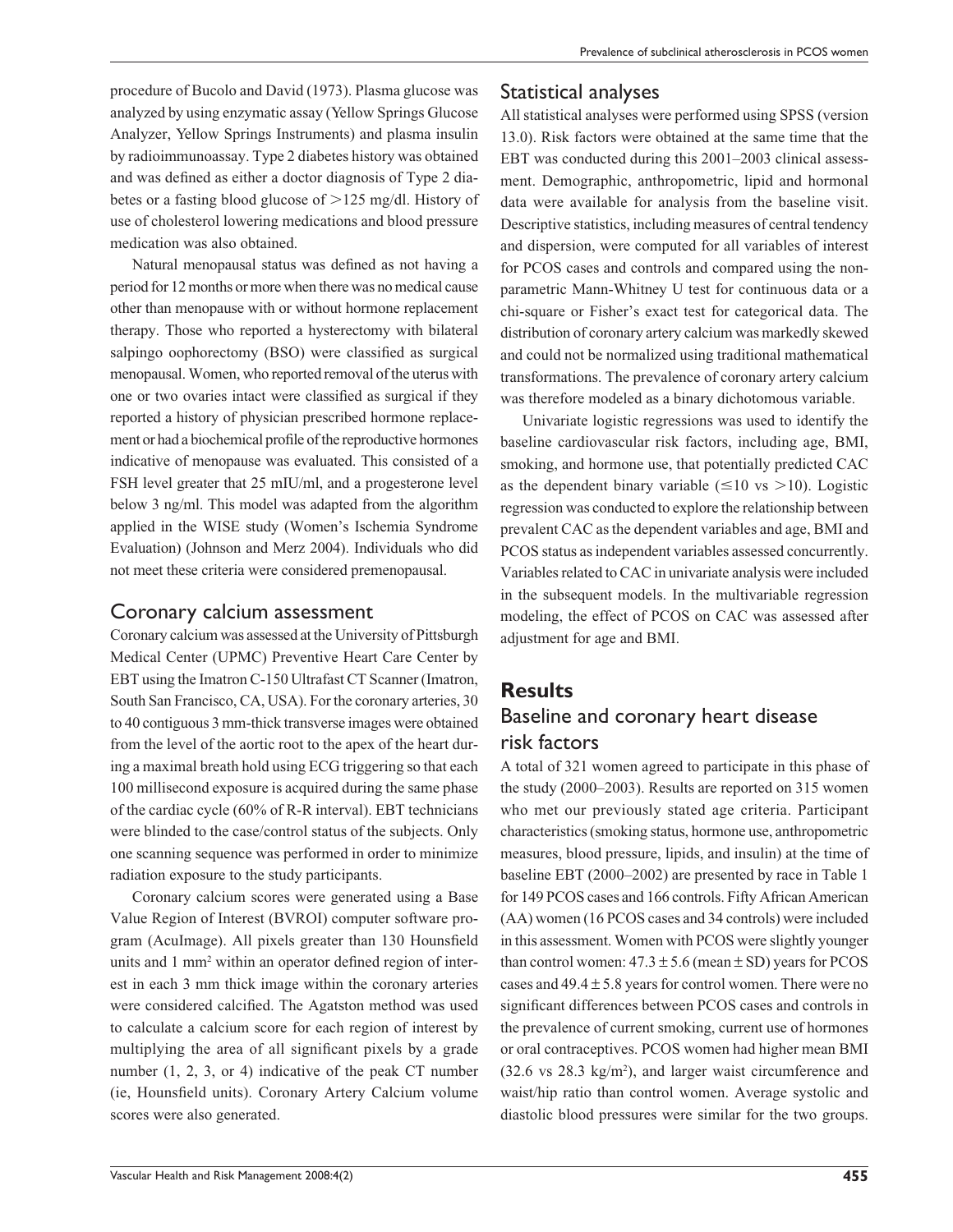|  |  |  |  | Table I Descriptive statistics at baseline EBT (2000-2003) by race and PCOS status |  |
|--|--|--|--|------------------------------------------------------------------------------------|--|
|  |  |  |  |                                                                                    |  |

|                              | All races <sup>a</sup>    |                              | White                 |                                |                     | <b>African American</b>       |  |
|------------------------------|---------------------------|------------------------------|-----------------------|--------------------------------|---------------------|-------------------------------|--|
|                              | Cases<br>$n = 149$        | <b>Controls</b><br>$n = 166$ | Cases<br>$(n = 127)$  | <b>Controls</b><br>$(n = 132)$ | Cases<br>$(n = 16)$ | <b>Controls</b><br>$(n = 34)$ |  |
|                              | $(\bar{x}/SD)$            | $(\bar{x}/SD)$               | $(\bar{x}/SD)$        | $(\bar{x}/SD)$                 | $(\bar{x}/SD)$      | $(\bar{x}/SD)$                |  |
| Age, years                   | 47.3 $^{b}$ (5.6)         | 49.4 (5.8)                   | 47.5 $^{b}$ (5.5)     | 49.6 (5.7)                     | 46.7(6.2)           | 49.0 (6.3)                    |  |
| BMI, $\text{kg/m}^2$         | $32.6b$ (8.8)             | 28.3(6.1)                    | $32.0^{b}$ (8.4)      | 27.3(5.4)                      | $37.8b$ (9.8)       | 32.2(7.1)                     |  |
| Waist/hip ratio              | $0.84b$ (0.09)            | 0.80(0.08)                   | $0.84^{\circ}$ (0.09) | 0.79(0.08)                     | 0.86(0.08)          | 0.85(0.07)                    |  |
| Systolic BP, mm Hg           | 118.5(11.2)               | 116.9(14.3)                  | $117.9b$ (11.2)       | 115.3(13.4)                    | 123.2(11.9)         | 123.2(16.0)                   |  |
| Diastolic BP, mm Hg          | 76.2(8.3)                 | 75.3 (8.4)                   | 76.0(8.3)             | 74.2(8.1)                      | 77.1(9.0)           | 79.6 (8.3)                    |  |
| LDLc, mg/dl                  | 123.8(38.8)               | 127.4(32.5)                  | 122.1(34.3)           | 128.2(31.8)                    | 146.3(68.4)         | 124.0(35.6)                   |  |
| HDLc, mg/dl                  | 52.1 $\frac{1}{2}$ (15.0) | 57.2 (14.2)                  | $52.3b$ (15.1)        | 58.0 (14.5)                    | 49.0 (15.4)         | 54.2 (12.5)                   |  |
| Triglycerides, mg/dl         | 126.0 <sup>b</sup>        | 102.0                        | 128.0 <sup>b</sup>    | 107.5                          | 92.0                | 90.0                          |  |
| (median/range)               | (36.0, 1563.0)            | (36.0, 479.0)                | (36.8, 1563.0)        | (45.0, 479.0)                  | (36.0, 628.0)       | 36.0, 234.0)                  |  |
| Fasting glucose, mg/dl       | 98.3 (22.6)               | 93.3(11.5)                   | 97.5(21.1)            | 92.3(9.6)                      | 99.9 (17.8)         | 97.4 (16.6)                   |  |
| Insulin, µU/ml               | $19.5b$ (12.2)            | 13.4(8.1)                    | $19.0^{\circ}$ (11.8) | 12.8(7.8)                      | $22.2^b$ (11.9)     | 15.9(9.1)                     |  |
| <b>Duration yrs HRT use</b>  | 3.7(3.9)                  | 5.6(5.3)                     | 3.85(3.5)             | 5.26(4.5)                      |                     | 7.87(8.3)                     |  |
|                              | $(N\frac{1}{2})$          | $(N\frac{1}{6})$             | $(N\frac{1}{2})$      | $(N\frac{1}{2})$               | $(N\frac{1}{6})$    | $(N\frac{1}{6})$              |  |
| <b>Current smoker</b>        | 25(16.8)                  | 24 (14.5)                    | 21(16.5)              | 18(13.6)                       | 4(25.0)             | 6(17.6)                       |  |
| <b>Current HRT use</b>       | 18(12.1)                  | 31(18.8)                     | 14(11.0)              | 23 (17.6)                      | 2(12.5)             | 8(23.5)                       |  |
| <b>Menopause status</b>      |                           |                              |                       |                                |                     |                               |  |
| Premenopausal                | 115(77.2)                 | 101(60.8)                    | 96 (75.6)             | 82(62.1)                       | 14(87.5)            | 19(55.9)                      |  |
| <b>Natural menopause</b>     | 22(14.8)                  | 39 (23.5)                    | 20(15.7)              | 32 (24.2)                      | 2(121.5)            | 7(20.6)                       |  |
| Surgical menopause           | 12(8.1)                   | 26(15.7)                     | 11(8.7)               | 18(13.6)                       | 0(0.0)              | 8(23.5)                       |  |
| <b>Type 2 diabetes</b>       | $18 (12.1)^{b}$           | 3(1.8)                       | $15 (11.8)^{b}$       | (0.8)                          | 2(12.5)             | 2(5.9)                        |  |
| <b>Hypertension, treated</b> | 40 (26.8)                 | 30(18.1)                     | 33 $(26.0)^b$         | 16(12.1)                       | 5(31.3)             | 14(41.2)                      |  |
| <b>Lipid lowering meds</b>   | 13(8.7)                   | 7(4.2)                       | 13(10.2)              | 6(4.5)                         | 0(0.0)              | 1(2.9)                        |  |

Values are Mean/Count (SD/%).

alncludes 5 women of other race and 1 woman missing race (all PCOS cases).

 $^{\rm b}$   $<$  0.05 cases vs. controls. Test of significance is Mann Whitney for continuous variables; Chi-Square or Fisher Exact for categorical variables.

LDL cholesterol was similar for cases and control women; however, HDLc cholesterol was lower among PCOS cases and triglyceride levels were higher ( $p < 0.05$ ). Mean fasting glucose was not significantly different. However, PCOS women had higher mean insulin levels (19.5 vs 13.4  $\mu$ U/ml)  $(p < 0.05)$ . More controls than cases (39.2% vs 22.9%) reported being currently postmenopausal, most likely a reflection of the older age of the controls.

PCOS cases were more likely to report a diagnosis of Type 2 diabetes ( $p < 0.05$ ) and use of hypertensive and lipid lowering meds (n.s.). White women with PCOS had a mean age  $\pm$  SD of 47.5  $\pm$  5.5 compared to 49.6  $\pm$  5.7 years for white control women. Cases and controls were again similar with regard to current smoking, current use of hormones or oral contraceptives. White PCOS cases also had a significantly higher BMI than white controls (mean  $32.0 \text{ v } 27.3 \text{ kg/m}^2$ ) and a larger waist circumference (94.1 vs 82.9 cm) and waist/hip ratio (0.84 vs 0.79) than controls. White PCOS women had higher systolic blood pressure compared to controls ( $p < 0.05$ ). Total cholesterol (not shown) and LDL cholesterol were similar for case and

control women; however, HDLc was lower and triglycerides were higher among white PCOS cases compared to white controls. Moreover, PCOS cases had higher mean insulin levels (19.0 vs 12.8  $\mu$ U/ml) (p < 0.05). African American (AA) cases were younger than AA controls  $46.7$  years  $\pm 6.2$ (mean  $\pm$  SD) years compared to 49.0  $\pm$  6.2 years for control women (n.s.). No significant differences were noted between AA cases and controls in current smoking, current use of hormones or oral contraceptives. African American PCOS women had higher BMI  $(37.8 \text{ vs } 32.2 \text{ kg/m}^2)$  and larger waist circumference (103.2 vs 95.0 cm;  $p = n.s$ .) than their AA control counterparts; however, waist/hip ratio and both systolic and diastolic blood pressure showed no significant differences between the two groups.

A total of 22 cases and 39 controls had undergone natural menopause (no period within 12 months and no surgical intervention), 12 cases and 26 controls underwent surgical menopause (with biochemical confirmation of menopause) and 115 cases and 101 controls reported being premenopausal. Mean duration of hormone replacement use among cases was 3.7 years (3.9) and among controls 5.6 years (5.3) n.s.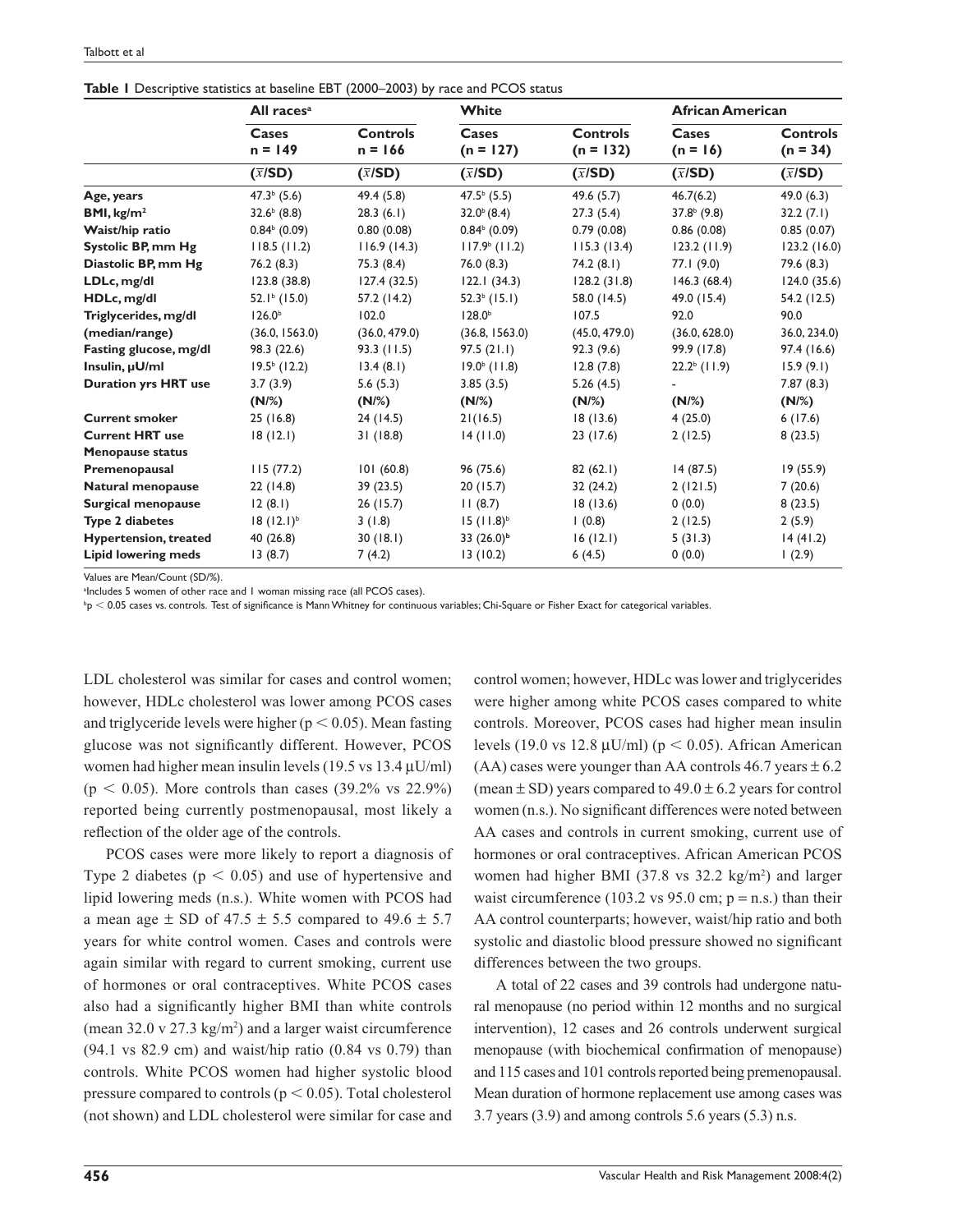# Prevalence of coronary artery calcium in PCOS and controls

The prevalence and distribution of CAC is shown for the total group and by race in Table 2. The overall prevalence of CAC was 63.1% (94/149) among cases and 41% (68/166) among controls ( $p < 0.05$ ). The prevalence among white PCOS cases was 60.6% versus 35.6% in race-matched controls and 93.8% among African American cases compared to 61.8% among AA controls ( $p < 0.05$ ). Moreover, a CAC score of greater than 10 was found in 35.5% of cases compared to 12.2% of controls ( $p < 0.05$ ). The prevalence of CAC Coronary Calcium scores ranged between 1.0 and 845.5 for 94 PCOS cases and between 1.0 and 211.1 for 86 controls among all subjects with prevalent CAC. Mean and median CAC scores were 26.8 and 3.1 respectively for PCOS cases and 6.3 and 0.0 respectively for controls ( $p < 0.05$ ). There was a statistically significant difference in CAC values between cases and controls in all three-menopause categories: pre-menopausal, surgically induced and natural menopause ( $p < 0.001$ ). The median CAC values were 1.42 and 0.0 for premenopausal, 14.7 compared to 0.0 for natural and 24.7 compared to 1.9 in surgical menopausal cases and controls respectively.

# Hormonal and reproductive characteristics of PCOS cases and controls and the distribution of coronary artery calcification

Shown in Table 3 are the menopausal characteristics of PCOS cases and controls who met the criteria for either a

natural or surgical menopause. The reported age of natural menopause was similar in cases compared to controls with the median 50.0 and 48.0 years respectively (n.s.). Duration of menopause for those who had undergone a natural menopause was 6.7 years vs. 6.3 years (n.s.) among controls. PCOS cases reported a younger age at surgical menopause compared to controls (42.5 vs 45.0); similarly they demonstrated higher CAC scores.

Duration in years since surgical menopause was 10.2 for cases and 11.7 for controls. Coronary artery calcium scores were significantly greater between cases and controls for both menopausal categories even though the age at baseline interview was two years older for cases (52.5 vs 54.2). Most notable were the elevated FSH levels and very low progesterone levels indicative of ovarian failure and menopausal status.

Shown in Figures 1–3 are the distributions of median CAC scores for cases and controls stratified by age and by menopause status. It can be noted that within the age strata 45, Figure 1 (premenopausal shown only) cases do not exhibit significantly greater median CAC compared to controls. In both the 45–54 categories and 55+ age strata (Figures 2 and 3), menopausal cases contrasted to their control counterparts exhibit increased median coronary calcium scores. Both natural and surgical PCOS cases demonstrate increased median CAC scores in the 45–54 age category (4.8 vs 0.0 for natural and 16.5 vs. 1.4 for controls) n.s. In the oldest age strata, 55+, cases have higher median CAC scores than controls in the two menopause categories (32.3 compared to 0.00 and 51.8 compared to 2.6, respectively,  $p < 0.05$ ).

|                                          | All races <sup>a</sup> |                 |                        |                 | <b>African American</b> |                 |
|------------------------------------------|------------------------|-----------------|------------------------|-----------------|-------------------------|-----------------|
|                                          | <b>PCOS</b>            | <b>Controls</b> | <b>PCOS</b>            | <b>Controls</b> | <b>PCOS</b>             | <b>Controls</b> |
|                                          | $(N = 149)$            | $(N = 166)$     | $(N = 127)$            | $(N = 132)$     | $(N = 16)$              | $(N = 34)$      |
| Distribution of CAC Agatson Scores       |                        |                 |                        |                 |                         |                 |
| $(N\frac{9}{6})$                         |                        |                 |                        |                 |                         |                 |
| 0                                        | 55 (36.9)              | 98 (59.0)       | 50 (39.4)              | 85 (64.4)       | 1(6.3)                  | 13(38.2)        |
| $1 - 9.9$                                | 41(27.5)               | 45 $(27.1)$     | 38 (29.9)              | 34(25.8)        | 3(18.8)                 | 11(32.4)        |
| $10 - 49$                                | 35(23.5)               | 19(11.4)        | 24(18.9)               | 9(6.8)          | 9(56.3)                 | 10(29.4)        |
| $50+$                                    | 18(12.1)               | 4(2.4)          | 15(11.8)               | 4(3.0)          | 3(18.8)                 | 0(0.0)          |
| Prevalence (any CAC) (N/%)               | 94 $(63.1)^b$          | 68(41.0)        | 77 (60.6) <sup>b</sup> | 47 (35.6)       | $15(93.8)^{b}$          | 21(61.8)        |
| Prevalence $(CAC > 10)$ $(N\frac{1}{6})$ | 54 (35.5)              | 20(12.2)        | 37 (29.0)              | 11(8.5)         | 12(75.0)                | 9(26.5)         |
| Mean                                     | 26.8                   | 6.3             | 26.2                   | 6.2             | 39.0                    | 6.8             |
| Median                                   | 3.1 <sup>c</sup>       | 0.0             | 1.7 <sup>c</sup>       | 0.0             | 15.6 <sup>c</sup>       | 3.6             |
| Range                                    | $(1 - 845)$            | $(1-211.1)$     |                        |                 |                         |                 |

**Table 2** Prevalence and distribution of coronary artery calcium score by PCOS status and race

alncludes 5 women of other race and 1 woman missing race.

 $b$ Chi square p  $<$  0.05 for cases compared to controls.

 $-M-W$  test  $p < 0.05$  for cases compared to controls.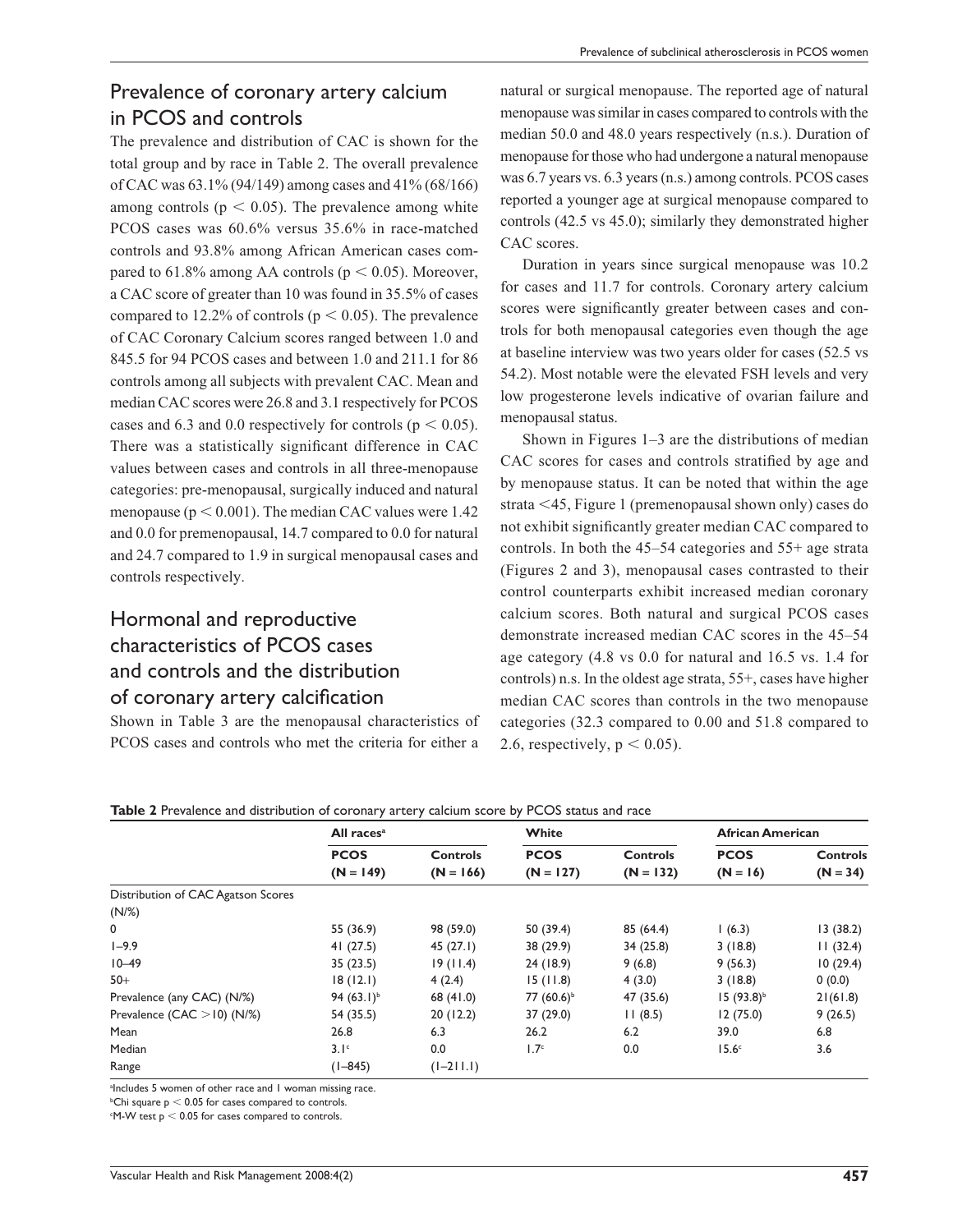|                                         |           | <b>PCOS</b> cases                       |                                          |                          | <b>Controls</b>                         |                                                 |                          |
|-----------------------------------------|-----------|-----------------------------------------|------------------------------------------|--------------------------|-----------------------------------------|-------------------------------------------------|--------------------------|
|                                         |           | <b>Natural</b><br>Menopause<br>$N = 22$ | <b>Surgical</b><br>Menopause<br>$N = 12$ | <b>Total</b><br>$N = 34$ | <b>Natural</b><br>Menopause<br>$N = 39$ | <b>Surgical</b><br><b>Menopause</b><br>$N = 26$ | <b>Total</b><br>$N = 65$ |
| Age at EBT                              | Mean/SD   | 53.8 (5.2)                              | 50.2 $(4.4)$                             | 52.5(5.2)                | 54.0 (3.5)                              | 54.4 (5.0)                                      | 54.2 (4.2)               |
| (years)                                 | Median    | 54.3                                    | 49.6                                     | 52.8                     | 54.1                                    | 54.7                                            | 54.2                     |
| Age period                              | Mean/SD   | 47.0 (8.6)                              | 40.0(8.6)                                | 44.4 (9.1)               | 47.7 (4.9)                              | 42.8 (7.0)                                      | 45.8 (6.2)               |
| stopped<br>(years)                      | Median    | 50.0                                    | 42.5                                     | 44.5                     | 48.0                                    | 45.0                                            | 47.0                     |
| Time since                              | Mean/SD   | 6.7(6.5)                                | 10.2(9.9)                                | 8.0(7.9)                 | 6.3(4.5)                                | 11.7(7.8)                                       | 8.4(6.5)                 |
| menopause<br>(years)                    | Median    | 4.9                                     | 7.3                                      | 5.4                      | 5.2                                     | 10.4                                            | 6.8                      |
| CAC score<br>(Agatson)                  | Median    | $16.3*$                                 | 24.7**                                   | $18.4*$                  | 0.0                                     | 1.9                                             | 0.0                      |
| Duration of<br>hormone use<br>(years)   | Median    | $4.0$ yrs                               | $2.5$ yrs                                |                          | $5.0$ yrs                               | $5.0$ yrs                                       |                          |
| FSH mIU/ml<br>(not currently<br>on HRT) | Median    | 38.7                                    | 38.3                                     | 37.6                     | 84.0                                    | 50.3                                            | 78.2                     |
| Progesterone<br>ng/dl (no HRT)          | Median    | 1.4                                     | 2.65                                     | 1.5                      | 1.2                                     | 1.65                                            | 1.3                      |
| Estradiol<br>pg/ml (no HRT)             | Median    | 39.3                                    | 33.1                                     | 37.3                     | 28.7                                    | 21.3                                            | 27.8                     |
| Total<br>Testosterone<br>ng/dl (no HRT) | Mean (SD) | 1.1(0.68)                               | 0.93(3.6)                                | 1.1(0.63)                | 0.75(47)                                | 0.72(0.09)                                      | 0.7(41)                  |

 $*_{p}$  < 0.05.

 $*$  $p$  < 0.01 between cases and controls within menopause categories.

Logistic regression analysis: The logistic regression was conducted using a higher threshold of CAC score  $\leq 10$ versus  $>$ 10 in a dichotomous fashion. It was believed that this would be more appropriate for consideration of clinical significance. The final models are shown in Tables 4, 5, and 6

considering age, BMI, PCOS status as well as the menopausal categories: pre-menopausal (reference), natural, and surgical. Logistic model for cases and controls combined (Table 4) demonstrated a significant contribution of the association with coronary artery calcification of  $\leq 10$  versus  $> 10$  CAC score



Figure 1 Median coronary calcium Agatson score in PCOS cases and controls by age (<45) and menopausal status.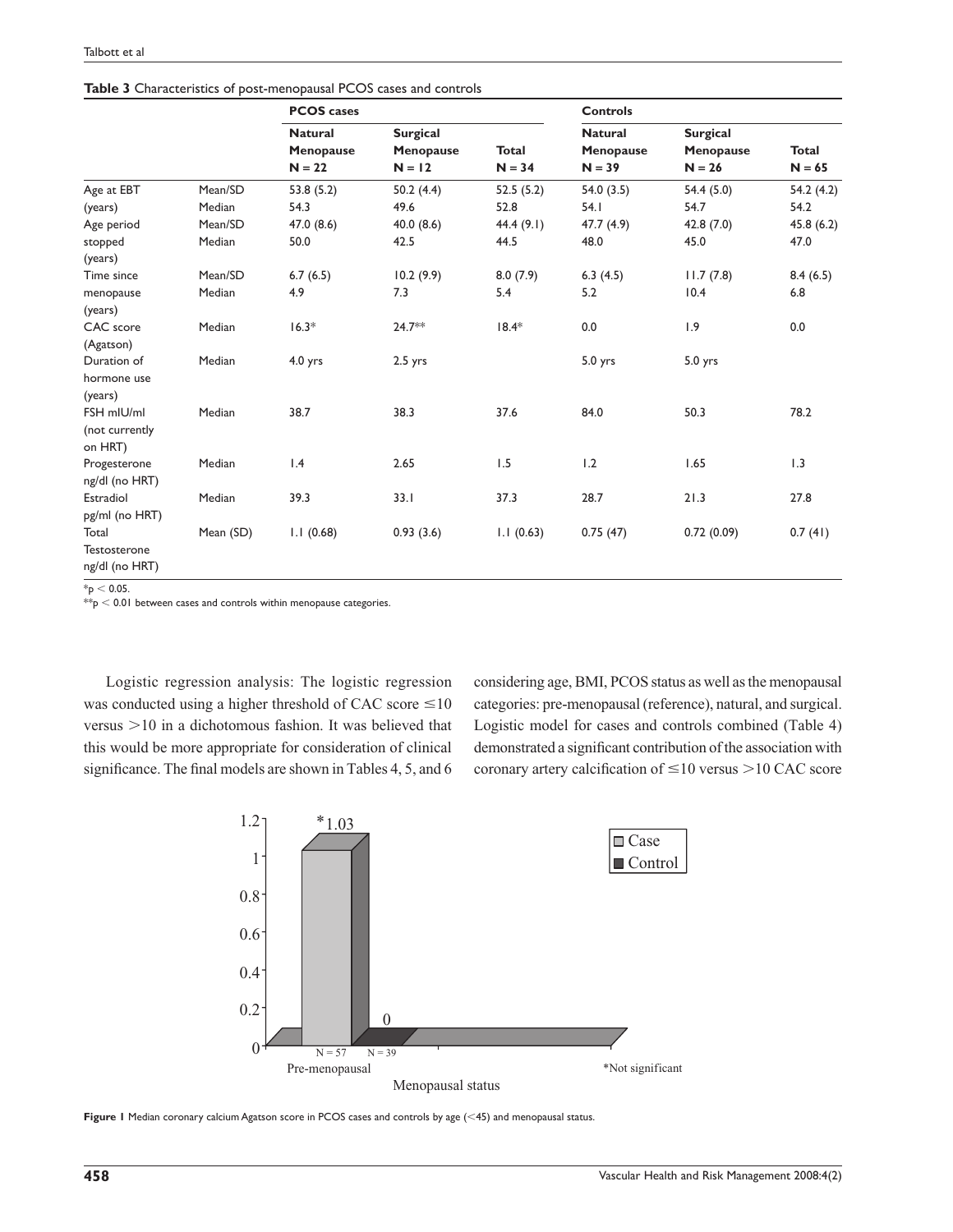

**Figure 2** Median coronary calcium Agatson score in PCOS cases and controls by age (45–54) and menopausal status.

with PCOS case status ( $p = 0.032$ ), BMI as well as both surgical and natural menopause ( $p = 0.008$  and 0.037 respectively) in the overall case/control model . When considering PCOS cases separately (Table 5); BMI and surgical menopausal status with premenopausal status as the reference were significantly related to SCA (CAC values  $\leq 10$  compared to  $> 10$ ) and within controls only (Table 6), natural menopause was significantly related to SCA as well as BMI. The parameter estimates (odds ratios) for both natural and surgical were both elevated when considering cases and controls separately; small numbers most likely affected the final p values.

#### **Discussion**

This study comprises one of the largest groups women with PCOS followed into middle age as they approach the menopause. The present study found that women with PCOS have an increased prevalence of CAC (63.1%) compared to controls (41.0%) after adjustment for age and BMI  $(p = 0.037)$ . The final model indicates that individuals (cases and controls) who have had a surgical/natural menopause have more sub clinical atherosclerosis independent of age and BMI and PCOS. PCOS remains a significant risk factor for CAC after adjustment for menopause, age, and BMI. When cases were considered separately, surgical menopause independent of age and BMI appeared to have the greatest effect as an independent risk factor for sub clinical atherosclerosis in PCOS cases; whereas among controls natural menopause was related to significantly increased CAC values. Both risk estimates (natural and surgical) were elevated in the separate models as well as in the combined dataset however. This stresses the importance of the menopausal transition, both natural and surgical in assessing cardiovascular risk.



**Figure 3** Median coronary calcium Agatson score in PCOS cases and controls by age (55+) and menopausal status.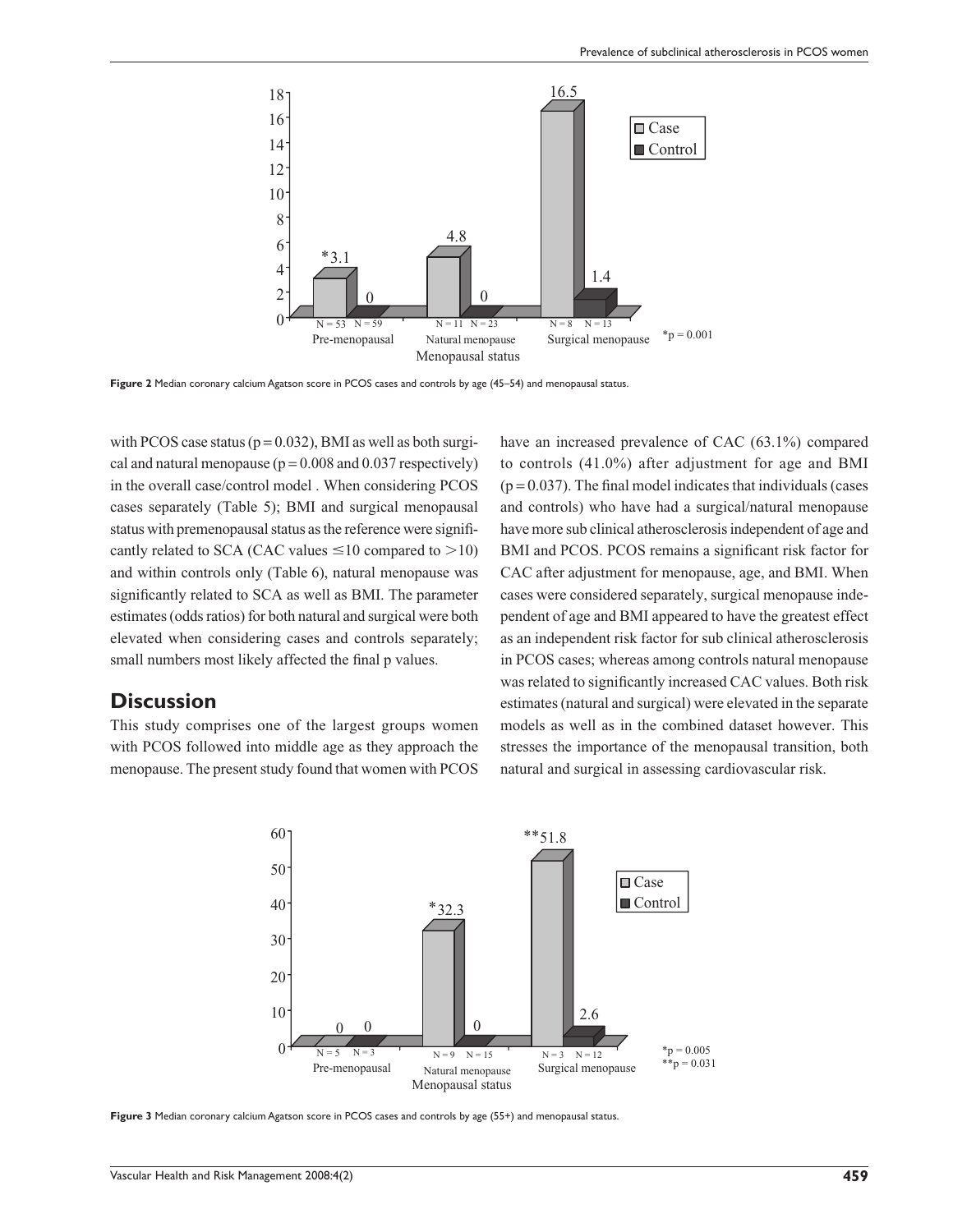| <b>Models</b>            | β        | <b>SE</b> | <b>OR</b> | 95% CI for OR | p Value |
|--------------------------|----------|-----------|-----------|---------------|---------|
| I. PCOS                  | 0.643    | 0.309     | 1.90      | $1.04 - 3.48$ | 0.037   |
| 2. PCOS                  | 0.605    | 0.312     | 1.83      | $0.99 - 3.38$ | 0.053   |
| <b>HDLT</b>              | $-0.018$ | 0.011     | 0.98      | $0.96 - 1.00$ | 0.101   |
| 3. PCOS                  | 0.614    | 0.315     | 1.85      | $1.00 - 3.42$ | 0.051   |
| Fasting glucose          | 0.037    | 0.014     | 1.04      | $1.01 - 1.07$ | 0.009   |
| 4. PCOS                  | 0.667    | 0.311     | 1.95      | $1.06 - 3.58$ | 0.032   |
| Menopausal status        |          |           |           |               |         |
| Premenopausal (baseline) |          |           | 0.00      |               |         |
| Natural menopause        | 0.490    | 0.457     | 3.70      | $1.4 - 9.6$   | 0.008   |
| Surgical menopause       | 0.550    | 0.509     | 3.13      | $1.1 - 9.14$  | 0.037   |

**Table 4** Logistic regression models of CAC ( $\leq$ 10 vs 10+) with CHD risk factors in PCOS cases and controls adjusted for age and BMI  $(N = 315)$ 

African American PCOS cases were on average heavier and had greater median CAC scores than their White counterparts. African American PCOS women had greater CAC prevalence than African American controls. ( $p < 0.05$ ). In multiple logistic regression analysis, ethnicity was not a significant predictor of CAC score independent of PCOS status, age, and BMI.

Fasting glucose was associated with increased CAC within cases and controls and lower HDLT was related to higher CAC scores within controls only. Moreover, Type 2 diabetes was reported by PCOS in 12.1% of cases and 1.8% of controls ( $p < 0.05$ ). Calculated LDL and triglycerides were of borderline significance as risk factors of SCA in PCOS cases and controls.

In the baseline study (Talbott et al l998) of this group of women comprised of 243 cases and 243 age matched controls, women with PCOS independent of age and BMI were found to have increases in cardiovascular risk factors in each ten year age strata beginning as early as 19 years of age. It was also noted in a second follow-up (1997–1999) of this population (Talbott et al 2000), evidence of increased average carotid (intima medial wall thickness) IMT among women with PCOS (45<sup>+</sup> years) compared to control subjects. This study involved 125 cases and 142 controls aged 30+ in 1997–1999. Collection of baseline socio-demographic data, reproductive hormone levels and CHD risk factors had been measured 5 years earlier. Results indicated that overall and in the group aged 30–44 years, no difference was noted in mean carotid IMT between cases and controls; however women aged  $>45$  years had greater IMT than controls (0.78 mm vs 70 mm) and this remained after adjustment for age and BMI. When additional risk factors were added in the regression model, fasting insulin and waist: hip ratio appeared to attenuate the relationship of PCOS and IMT suggesting that at least part of the observed associated may be driven

|                                 | <b>Table 5</b> Logistic regression models of CAC ( $\leq$ 10 vs 10+) with CHD risk factors in PCOS cases adjusted for age and BMI |
|---------------------------------|-----------------------------------------------------------------------------------------------------------------------------------|
| $(N = 149) - (PCOS cases only)$ |                                                                                                                                   |

| <b>Models</b>            | β     | <b>SE</b> | <b>OR</b> | 95% CI for OR  | p Value |
|--------------------------|-------|-----------|-----------|----------------|---------|
| I.Age                    | 0.198 | 0.058     | 1.22      | l.09–1.36      | 0.001   |
| <b>BMI</b>               | 0.377 | 0.063     | 1.46      | $1.29 - 1.65$  | < 0.001 |
| 2. Age                   | 0.201 | 0.058     | 1.22      | $1.09 - 1.37$  | 0.001   |
| <b>BMI</b>               | 0.394 | 0.070     | 1.48      | 1.29-1.70      | < 0.001 |
| <b>HDLT</b>              | 0.011 | 0.017     | 1.01      | $0.98 - 1.05$  | 0.524   |
| 3. Age                   | 0.171 | 0.060     | 1.19      | $1.05 - 1.34$  | 0.004   |
| <b>BMI</b>               | 0.342 | 0.063     | .4        | $1.24 - 1.59$  | < 0.001 |
| Fasting glucose          | 0.060 | 0.031     | 1.06      | $1.00 - 1.13$  | 0.057   |
| 4. Age                   | 0.047 | 0.047     | 1.048     | $0.84 - 1.07$  | 0.310   |
| <b>BMI</b>               | 0.182 | 0.033     | 1.20      | $1.127 - 1.33$ | < 0.001 |
| Menopausal status        |       |           |           |                |         |
| Premenopausal (baseline) |       |           | 1.00      |                |         |
| Natural menopause        | 0.973 | 0.666     | 2.65      | $0.72 - 9.8$   | 0.144   |
| Surgical menopause       | 2.26  | 0.811     | 9.64      | .96–47.2       | 0.005   |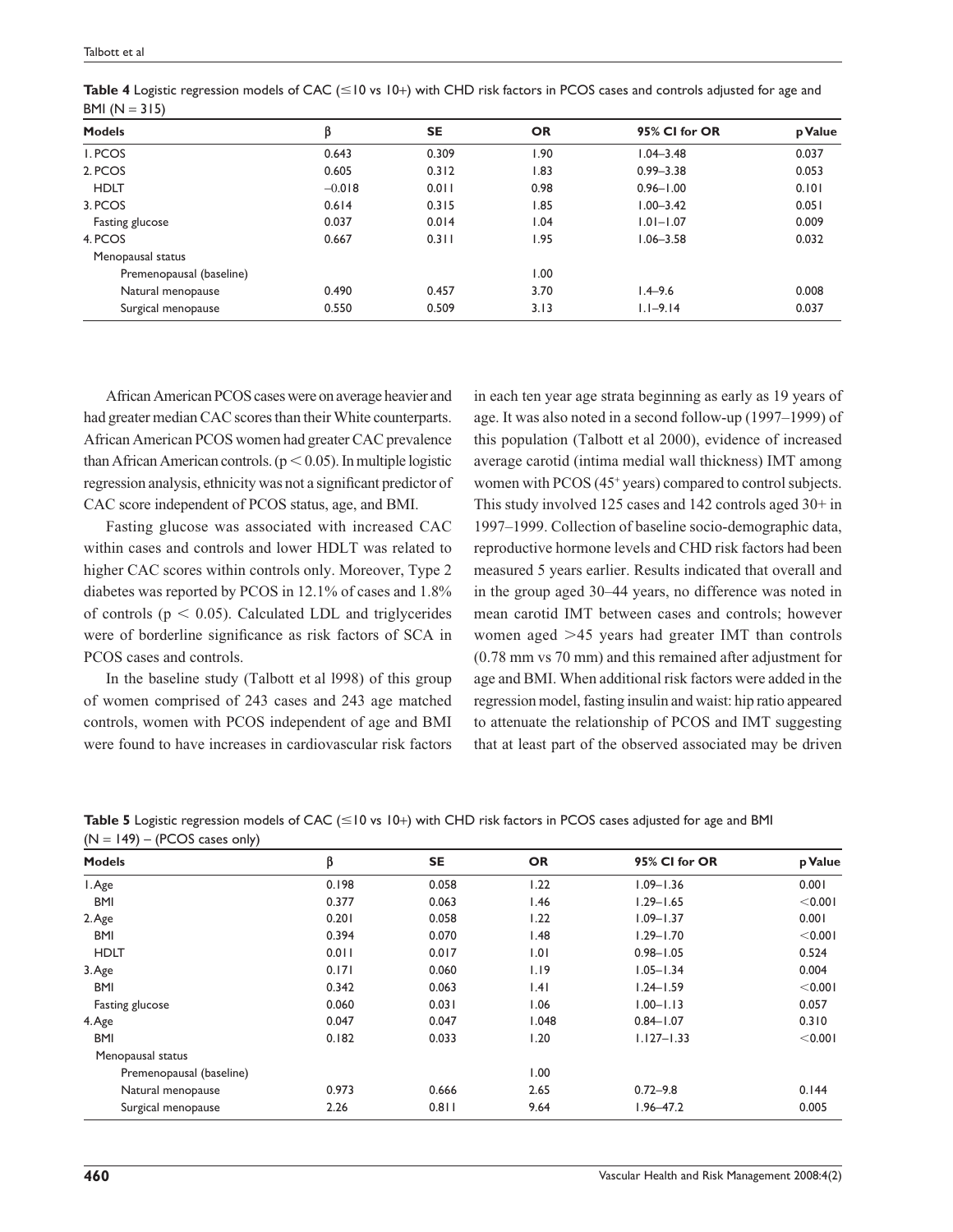| .<br>۰.                  |          |           |           | ີ⊂            | $\sim$    |
|--------------------------|----------|-----------|-----------|---------------|-----------|
| Model                    | β        | <b>SE</b> | <b>OR</b> | 95% CI for OR | p Value   |
| I.Age                    | 0.063    | 0.032     | 1.07      | $1.00 - 1.13$ | 0.048     |
| <b>BMI</b>               | 0.217    | 0.039     | 1.24      | $1.15 - 1.34$ | $<$ 0.001 |
| 2. Age                   | 0.086    | 0.034     | 1.09      | $1.02 - 1.16$ | 0.012     |
| <b>BMI</b>               | 0.202    | 0.040     | 1.22      | $1.13 - 1.32$ | $<$ 0.001 |
| <b>HDLT</b>              | $-0.033$ | 0.015     | 0.97      | $0.94 - 1.00$ | 0.030     |
| 3.Age                    | 0.065    | 0.032     | 1.07      | $1.00 - 1.14$ | 0.046     |
| <b>BMI</b>               | 0.210    | 0.040     | 1.23      | $1.14 - 1.33$ | < 0.001   |
| Fasting glucose          | 0.025    | 0.016     | 1.02      | $0.99 - 1.06$ | < 0.134   |
| 4. Age                   | $-0.052$ | 0.062     | 0.949     | $0.84 - 1.07$ | 0.339     |
| <b>BMI</b>               | 0.205    | 0.044     | 1.227     | $1.13 - 1.34$ | < 0.001   |
| Menopausal status        |          |           |           |               |           |
| Premenopausal (baseline) |          |           | 1.00      |               |           |
| Natural menopause        | 1.54     | 0.783     | 4.7       | $1.01 - 21.7$ | 0.049     |
| Surgical menopause       | 0.397    | 0.911     | 1.5       | $0.25 - 8.19$ | 0.662     |
|                          |          |           |           |               |           |

|  |  | Table 6 Logistic regression models of CAC ( $\leq$ 10 vs 10+) with CHD risk factors in controls adjusted for age and BMI (N = 166) |
|--|--|------------------------------------------------------------------------------------------------------------------------------------|
|--|--|------------------------------------------------------------------------------------------------------------------------------------|

by central obesity and insulin resistance. Investigators have speculated that exposure at an early age to an adverse cardiovascular profile as observed among women with PCOS leads to premature atherosclerotic changes. In summary, recent work in various and methodologies appears to confirm our previous finding of increased SCA in women with PCOS in both the coronary and carotid vasculature.

This was the first investigation to consider the effect of subclinical atherosclerosis in women with PCOS and similar aged controls as they undergo the menopausal transition. PCOS continues to be an independent risk factor for SCA after adjustment for age, BMI and menopausal status. Age is extremely correlated with menopausal status; and when considered in a multiple regression most likely reduced the significance of the effect of "natural" menopause in cases. It is noteworthy that within the 45–54 and 55+ age strata the surgical menopause group of both cases and controls exhibited the most pronounced increased median CAC values. The possible interaction of menopause and CAC in women with PCOS warrants further investigation. The age at which cases and controls underwent surgical menopause was relatively young and is indicative of further loss of the coronary protection afforded normally menstruating women. Time since menopause was the greatest among the surgical menopause group giving greater credence to this finding. The scientific assumption has been that "the offending organ" the ovaries, which for a PCOS woman's lifetime produced the classic symptoms of hyperandrogenemia and metabolic derangement, would at menopause, be less likely to lead to additional cardiovascular and metabolic damage. The paradox of the present findings, ie, significant increased CAC

levels in menopausal cases versus controls of similar age challenges this view. The implication is that the menopausal transition coupled with the lifelong increase in cardiovascular risk factors (obesity, hyperinsulinemia, increased LDL and decreased HDLT) continues to create an adverse environment and a process in women with PCOS that outpaces those of non-PCOS women.

A possible bias with regard to the PCOS group is the presence of chronic anovulation history in which no or very few periods are the norm rather than the rule. We determined that there was one PCOS case that was regularly anovulatory, ie, had few or no periods throughout her reproductive years. It will important to determine if these results are replicated in other populations of middle aged women with PCOS as well as in further follow up of this cohort as they transition through menopause.

#### **Disclosure**

Funding Support for this project: PCO NIH NHLBI Grant#2 ROI HL44664.

#### **References**

- Allain Cc, Poon LS, Chan CSG, et al. 1974. Enzymatic determination of total serum cholesterol. *Clin Chem*, 20:470–5.
- Azziz R, Woods KS, Reyna R, et al. 2004. The prevalence and features of the polycystic ovary syndrome in an unselected population. *J Clin Endocrinol Metabolism*, 89:2745–9.
- Bucolo G, David H. 1973. Quantitive determination of serum triglycerides by the use of enzymes. *Clin Chem*, 19:476–82.
- Christian RC, Dumesic DA, Behrenbeck T, et al. 2003. Prevalence and predictors of coronary artery calcification in women with polycystic ovary syndrome. *J Clin Endocrinol Metab*, 88:2562–8.
- Cole's Cross Reference Directory. 1993. Allegheny County and Greater Pittsburgh Area. 1991–1993. Lincoln, Neb: Cole Publications and Information Services.